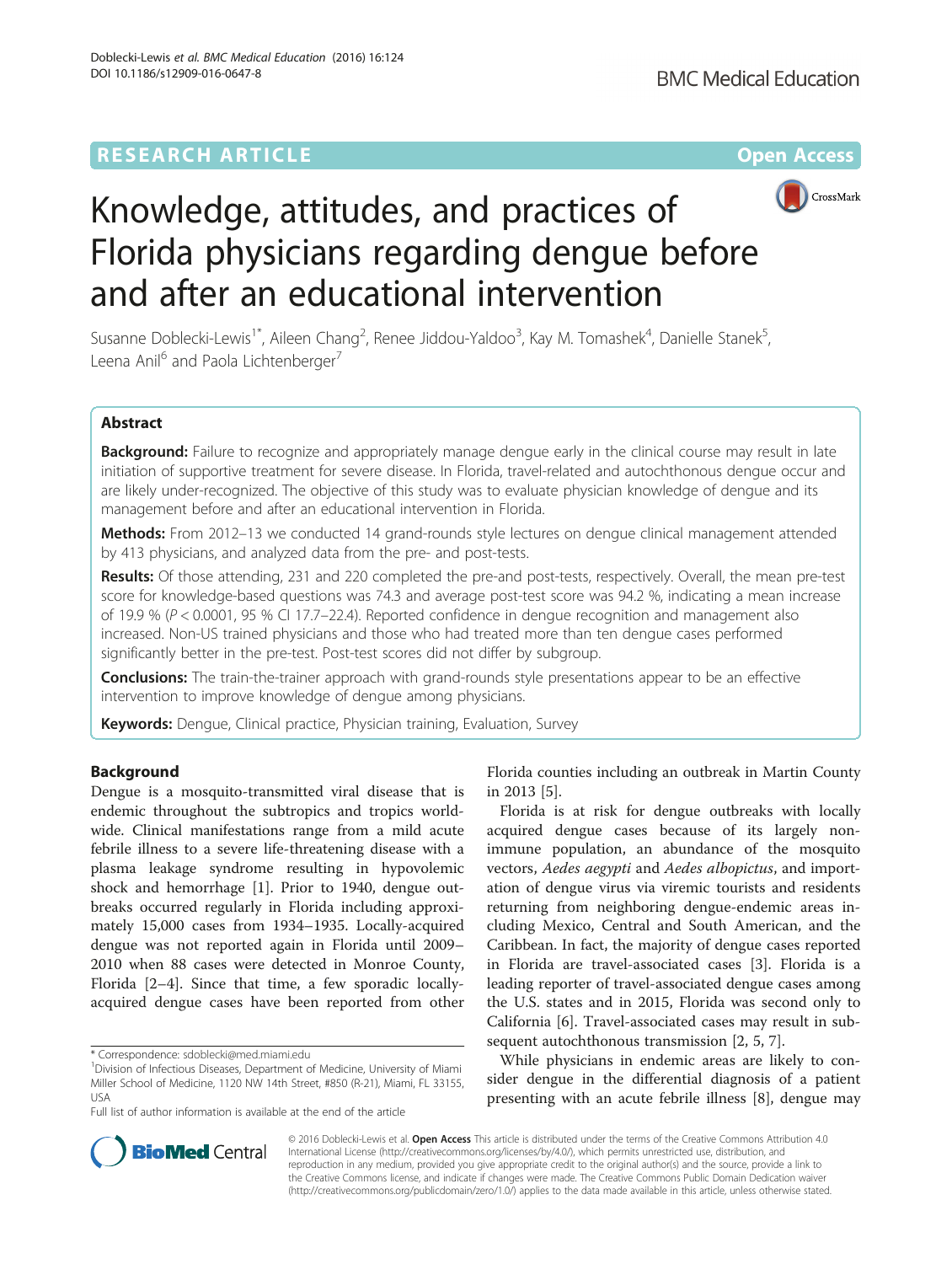not be considered in non-endemic areas, leading to under-diagnosis [[9\]](#page-5-0). In the Key West 2009–2010 outbreak, initial cases were attributed by local physicians to non-specific viral illness and the diagnosis of dengue was not considered [\[4](#page-5-0)]. Similarly, in a 1999 dengue outbreak in Laredo, Texas, most patients identified as having a recent dengue infection by serologic diagnostic tests were initially given a clinical diagnosis of nonspecific viral syndrome and not dengue [\[9\]](#page-5-0).

Early recognition of dengue cases and timely initiation of appropriate supportive care is critical because it has been shown to reduce medical complications and mortality among patients with severe dengue [\[10](#page-5-0)–[14](#page-5-0)]. As there is no licensed vaccine in the United States to prevent dengue or antiviral medication to prevent the development of severe disease manifestations, educating clinicians on the recognition and clinical management of dengue is an important public health strategy [[7](#page-5-0)]. Educating physicians regarding standard clinical management protocols including how to identify e severe dengue have been demonstrated to reduce the case fatality rate associated with dengue hemorrhagic syndrome [\[14](#page-5-0)].

Train-the-trainer interventions, in which a small group of individuals receive in-depth training with the intent to further disseminate information to a broader audience, have been used to train emergency room providers in management of sickle cell disease, improve recognition and treatment of chronic fatigue syndrome, and educate physicians in Puerto Rico in response to a dengue outbreak in 2010 [[8, 15, 16\]](#page-5-0). These interventions allow rapid scale-up of training initiatives and offer promise for rapid dissemination of expert-level content delivered in a local context by physicians within the area.

In response to an increase in travel-associated dengue cases and two outbreaks with several locally acquired dengue cases, the Florida Department of Health (FDOH) in collaboration with University of Miami and the Centers for Disease Control and Prevention (CDC) Dengue Branch developed a train-the-trainer initiative to offer grand rounds-style presentations with continuing medical education (CME) credit for Florida physicians with the goal of increasing early recognition and standardizing treatment of dengue cases. This paper describes the initiative and results from the pre- and post-training evaluation of attendees' knowledge of dengue.

#### Methods

#### Study design

This study involved an evaluation of physician knowledge, attitudes, and practices regarding dengue before and after the educational intervention.

#### Train-the-trainer symposium

CDC training materials that were used to train physician master trainers in Puerto Rico in 2010 were adapted [[8, 17](#page-5-0)], and used to conduct a one-day, intensive training symposium hosted at the University of Miami. Symposium attendees included a select group of ten physicians from four counties in southern Florida who had prior clinical experience and interest in dengue. The symposium included presentations on the epidemiology, clinical presentation, laboratory diagnosis, reporting requirements, and clinical management of dengue.

#### Educational intervention

Following the symposium, a one-hour grand-rounds style presentation was developed using the CDC training materials. The presentation offered an overview of dengue clinical characteristics, diagnosis, monitoring, reporting, and treatment. The physicians attending the training symposium delivered the presentations as part of weekly grand rounds activities at venues within major hospital networks and practices throughout Florida. Participants in the grand rounds sessions were self-selected. One CME credit was offered to attendees of the grandrounds presentations.

### Evaluation of physician knowledge, attitudes, and practices

To assess physician knowledge and attitudes and practices regarding dengue, a two page, 20-item questionnaire was administered before each presentation and identical questions were repeated after the presentation. The questionnaire assessed participant's knowledge of dengue virus and its transmission and the epidemiology, diagnosis, reporting, and clinical management of dengue. Questions regarding knowledge and practice were multiple choice questions. The instrument also asked participants for their opinion on the relevance of dengue in their medical practice and confidence in their ability to diagnose and treat dengue patients. These were assessed on a zero to ten scale with zero indicating "no confidence or relevance at all" and ten "very confident/very relevant." Demographic information including age, years in practice, medical specialty, and location of medical school training was obtained in the pre-test. To preserve confidentiality, pre- and post-tests were not linked. Only those completing the pre-test were asked to complete the post-test.

#### Ethics and informed consent

The study protocol was reviewed and approved by the University of Miami Institutional Review Board (study #20120015). A waiver of written informed consent was granted by the Institutional Review Board. A verbal consent script was presented at the beginning of the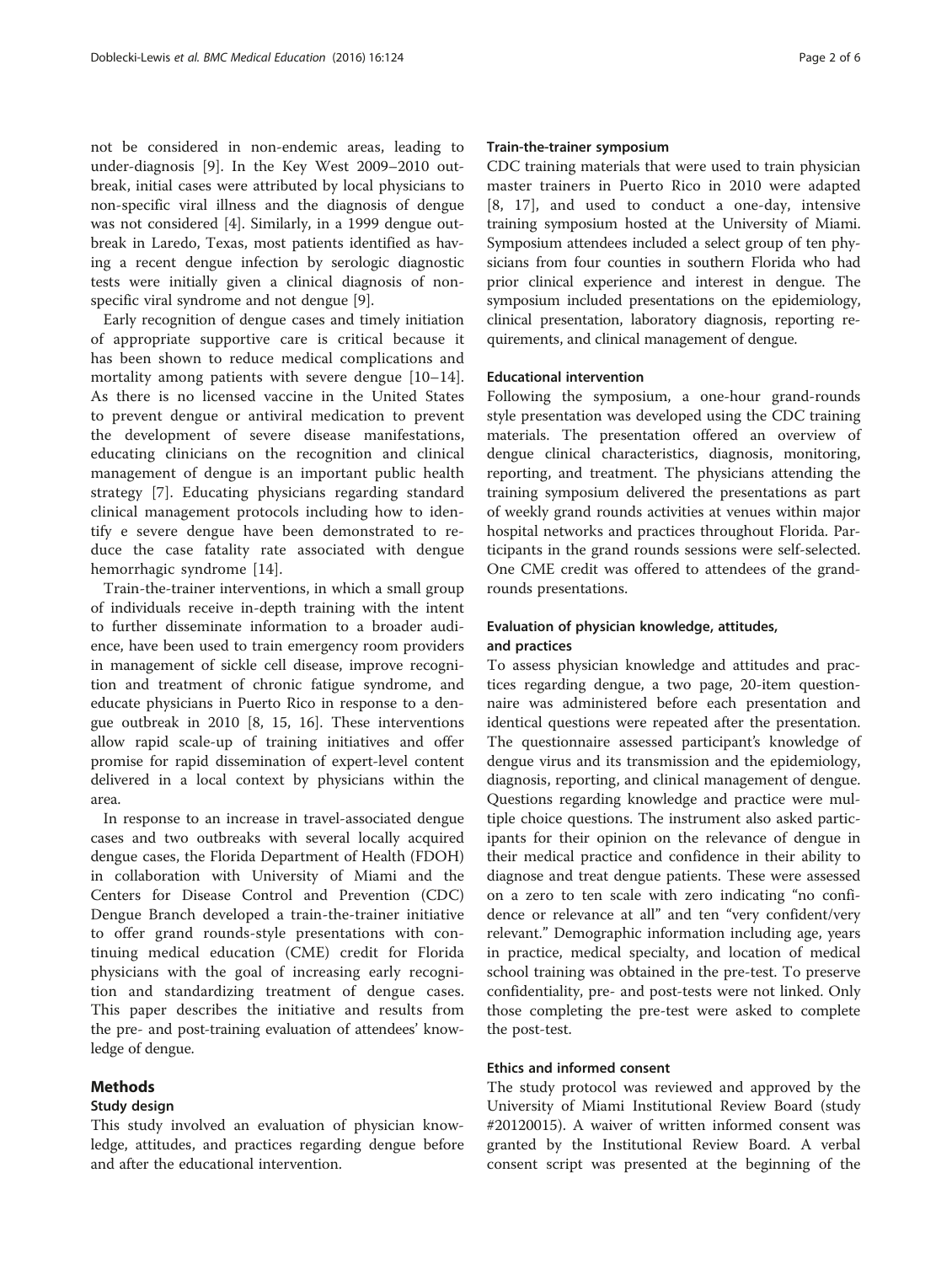#### Analysis

We conducted a descriptive analysis of participant demographics characteristics, and compared pre- and post-tests findings overall and by demographic groups. The mean percentage of questions correctly answered in the pre- and post-tests were compared using the unpaired student's t-test. For individual items of interest, pre- and post-test responses were compared using the ztest for comparison of proportion of respondents correctly answering the question and the student's  $t$ -test with Satterthwaite method for unequal variances for continuous scale responses. Statistical differences in baseline (pre-test) scores were tested using analysis of variance and Tukey's post-hoc test. The relationship between continuous variables was calculated using Pearson correlation coefficient. Paper questionnaires were completed in-person. Data analysis was conducted using SAS (v. 9.3; SAS Institute Inc., Cary, North Carolina) and graphs were produced in Microsoft Excel (Microsoft Corp., Redmond, WA).

#### Results

A total of 413 physicians attended 14 dengue grandrounds presentations offered in Florida between January 2012 and October 2013. Of these, 231 (55.9 %) completed the pre-test and 220 (53.3 %) also completed the post-test assessment. More than half of all pre-test respondents were reportedly Internal Medicine physicians (42.9 %) or Pediatricians (13.4 %) (Table 1). The majority (68.4 %) of respondents were in practice for 0–5 years while 21.2 % were in practice for more than 10 years. Slightly more than half (54.5 %) of respondents reportedly attended medical school in the United States (U.S.) while 43 % attended medical school in Central America, South America, or the Caribbean. Most (62.3 %) respondents indicated they had never diagnosed a case of dengue; however, nearly one-third of respondents had diagnosed at least one dengue case. Non-U.S. educated physicians were significantly more likely to report having diagnosed at least one dengue case in their career ( $p < 0.0001$ ).

Overall, the mean pre-test score for the knowledgebased questions was 74.3 % and the average post-test score was 94.2 %, indicating a mean increase of 19.9 % (P < 0.0001, 95 % CI 17.7–22.4) (Table [2](#page-3-0)). The lowest scoring questions in the pre-test involved identification of clinically significant plasma leakage as the cardinal feature distinguishing severe dengue from dengue (27.3 % correct) and identification of the 1–2 day period

Table 1 Demographic characteristics of physicians completing pre-test dengue surveys ( $n = 231$ )

| Medical specialty            | $\mathcal N$ | (9/6) |
|------------------------------|--------------|-------|
| Internal Medicine            | 99           | 42.9  |
| Pediatrics                   | 31           | 13.4  |
| Dermatology                  | 21           | 9.1   |
| Infectious Diseases          | 13           | 5.6   |
| <b>Emergency Medicine</b>    | 8            | 3.5   |
| Internal Medicine/Pediatrics | 6            | 2.6   |
| Family Practice              | 3            | 1.3   |
| Other/No Answer              | 50           | 21.6  |
| Years in Practice            | $\mathcal N$ | (% )  |
| $0 - 5$                      | 158          | 68.4  |
| $6 - 10$                     | 16           | 6.9   |
| >10                          | 49           | 21.2  |
| No Answer                    | 8            | 3.5   |
| Dengue Cases Treated         | $\mathcal N$ | (% )  |
| 0                            | 144          | 62.3  |
| $1 - 5$                      | 46           | 19.9  |
| $6 - 10$                     | 5            | 2.2   |
| >10                          | 18           | 7.8   |
| No Answer                    | 18           | 7.8   |
| Medical School               | $\mathcal N$ | (% )  |
| In United States             | 126          | 54.5  |
| Oustide U.S.                 | 99           | 42.9  |
| Other/No Answer              | 6            | 2.6   |

after defervescence as the critical phase for development of severe manifestations (40.8 %). High scoring questions included identification of mosquitoes as the vector (98.7 %) and correct management of a patient with warning signs for severe dengue during the critical phase (91.5 %). Scores for all knowledge questions increased from pre-test to post-test assessment.

Reported self-confidence in ability to recognize dengue cases increased significantly from pre- to post-test assessment from a mean of score of 4.1 to 7.0, respectively (Table [2](#page-3-0)). Similarly, confidence in ability to treat dengue cases increased from a mean of 3.9 in the pre-test to 7.2 in the post-test. The assessment of the course relevance to the respondent's practice increased from 6.9 to 8.3 from pre- to post-test. Greater confidence in recognition and treatment of dengue prior to the presentation were significantly associated with better performance on the pre-test  $(r = 0.34, p < 0.001$  for recognition;  $r = 0.35, p < 0.001$  for treatment). Perceived relevance to their own medical practice also demonstrated a weak but significant correlation with pre-test scores  $(r = 0.18, p < 0.007)$ .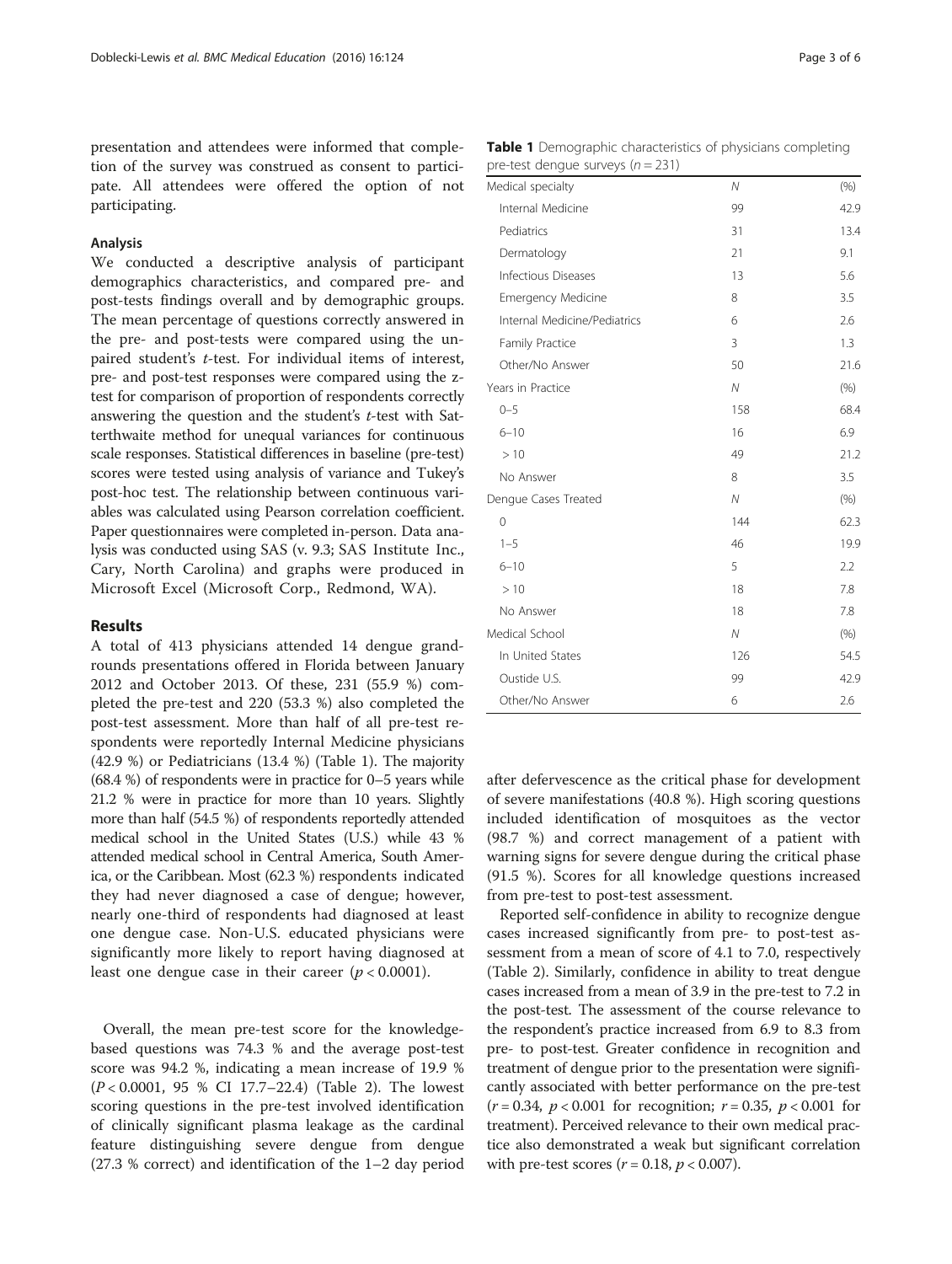<span id="page-3-0"></span>

| <b>Table 2</b> Physician survey test results before and after attending training |  |  |  |  |
|----------------------------------------------------------------------------------|--|--|--|--|
|                                                                                  |  |  |  |  |

| Test responses mean (SD)                                             | Pre-test         | Post-test        | $p$ -value <sup>a</sup> |
|----------------------------------------------------------------------|------------------|------------------|-------------------------|
|                                                                      | $n = 231$        | $n = 220$        |                         |
| Overall mean number of questions correct                             | 74.3 (14.1)      | 94.2 (8.7)       | < 0.001                 |
| Knowledge Responses (% who correctly identified)                     |                  |                  |                         |
| Background                                                           |                  |                  |                         |
| Type of organism that causes dengue is a virus                       | 192/230 (83.5 %) | 219/221 (99.1 %) | < 0.001                 |
| Vector of the disease is a mosquito                                  | 227/229 (99.1 %) | 221/221 (100 %)  | 0.16                    |
| Infection with one serotype gives lifelong immunity to that serotype | 197/224 (83.2 %) | 201/215 (93.5 %) | 0.05                    |
| Intrinsic incubation period within the human                         | 188/226 (83.2 %) | 201/218 (92.2 %) | < 0.001                 |
| Diagnosis                                                            |                  |                  |                         |
| Cardinal feature distinguishing severe dengue from non-severe cases  | 60/220 (27.3 %)  | 198/218 (90.8 %) | < 0.001                 |
| Timing of the critical phase in dengue                               | 89/218 (40.8 %)  | 197/215 (91.6 %) | < 0.001                 |
| Optimal timing to send sample for PCR laboratory diagnosis           | 132/213 (62.0 %) | 178/209 (85.2 %) | < 0.001                 |
| Management                                                           |                  |                  |                         |
| Medication used for fever control in a suspected dengue patient      | 150/223 (67.3 %) | 200/215 (93.0 %) | < 0.001                 |
| Most appropriate treatment for a dengue patient                      | 203/224 (90.6 %) | 221/221 (100 %)  | < 0.001                 |
| Management of a suspected dengue patient with warning signs          | 205/224 (91.5 %) | 210/219 (95.9 %) | 0.06                    |
| Fatality rate with proper recognition and early treatment            | 133/222 (59.9 %) | 194/215 (90.2 %) | < 0.001                 |
| Timing requirements for reporting to local health department         | 24/222 (10.8 %)  | 60/215 (27.9 %)  | < 0.001                 |
| Attitudinal Responses (scale 0-10) Mean (SD)                         |                  |                  |                         |
| Level of confidence recognizing dengue cases ( $n = 216$ )           | 4.1(2.9)         | 7.0(2.1)         | < 0.001                 |
| Level of confidence treating dengue cases ( $n = 215$ )              | 3.9(3.2)         | 7.2(2.2)         | < 0.001                 |
| Relevance of dengue in their clinical practice ( $n = 215$ )         | 6.9(2.8)         | 8.3(1.9)         | < 0.001                 |

<sup>a</sup>Comparison using paired, Students t-test with an alpha set to 0.05

Average test scores varied by respondent demographic characteristics. Respondents trained at a non-U.S. medical school had higher pre-test scores compared with those educated in the U.S. (76.7 % vs. 72.7 %;  $p = 0.036$ ). Similarly, those who reported diagnosing more than 10 cases of dengue had higher pre-test scores than those who reported having never diagnosed a dengue case (83.8 % vs. 72.0 %;  $p = 0.0003$ ). Respondents who reportedly had never diagnosed a patient with dengue had a significantly greater increase in test score from pre-to post-test compared with those who had diagnosed the most cases  $(+23.0 %$  vs.  $+6.8 %$ ;  $p < 0.0001$ ); post-test scores were not significantly different by number of dengue cases diagnosed. Pre-test and post-test scores did not significantly differ by years in practice.

#### **Discussion**

In our assessment of Florida physicians attending a grand-rounds style presentation on dengue, we found wide variability in baseline knowledge and confidence regarding dengue diagnosis and management. For example, physicians trained at non-U.S. medical schools, in areas where dengue is endemic, reportedly had more

experience diagnosing dengue and scored significantly higher on the pre-test than U.S. medical school graduates and those who had never diagnosed a case of dengue. Physician pre-test confidence regarding dengue diagnosis and treatment was also low at baseline, however those with higher pre- test scores tended to report higher levels of confidence.

Knowledge presented in this format appeared to be at a level accessible to practicing physicians with or without prior experience with the disease, and was successful in increasing knowledge and confidence regarding the essential features of diagnosis and treatment of dengue. For example, despite lower baseline knowledge, physicians with no clinical experience with dengue patients and those educated in U.S. medical schools made significantly greater gains from pre-test to post-test than more experienced physicians trained in non U.S. medical schools. In fact, post-test scores did not differ by demographic characteristics and overall test scores were high. In addition, perceived relevance to practice and confidence regarding dengue diagnosis and treatment demonstrated significant gains following the presentation indicating an improved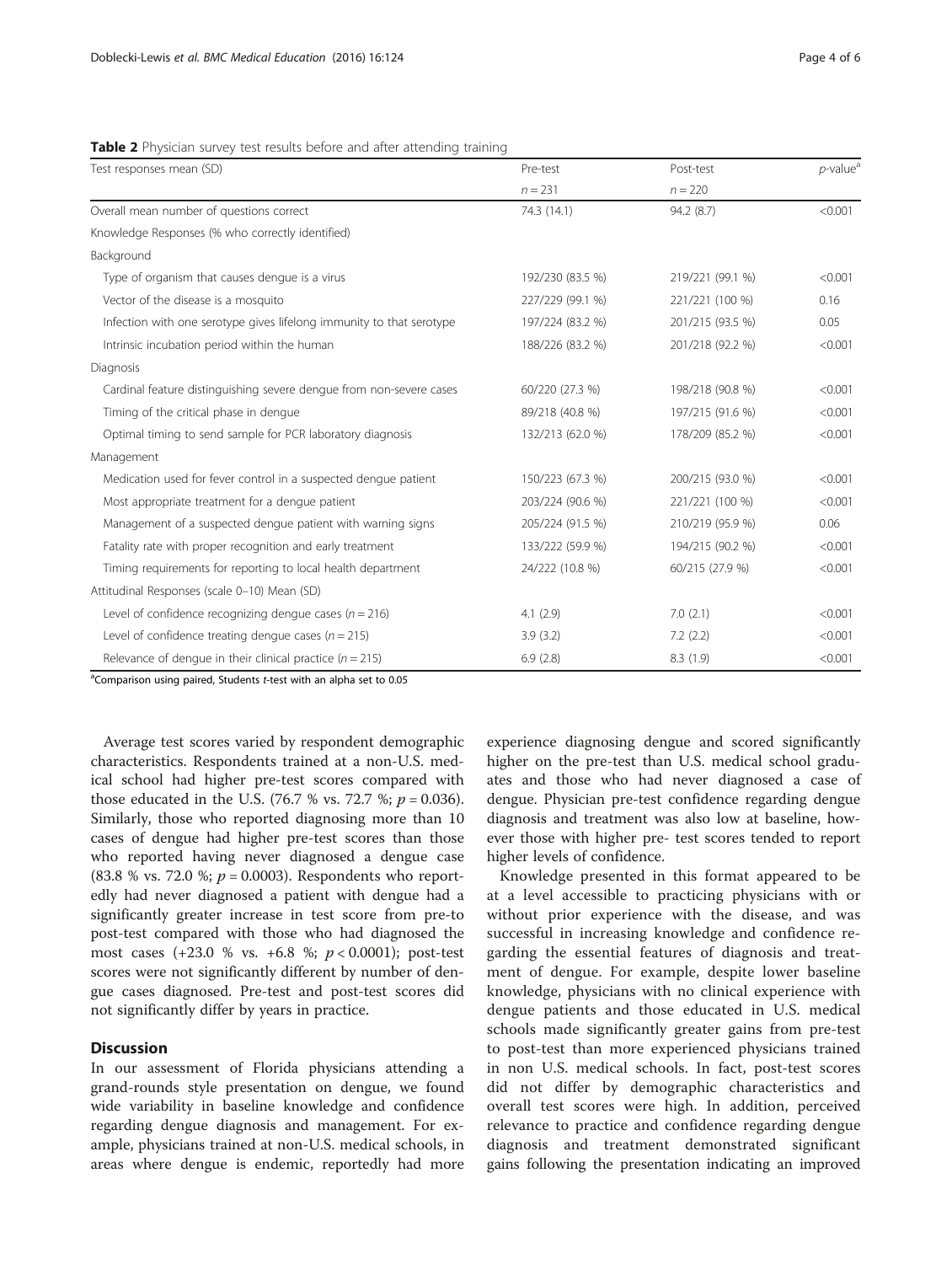recognition of the importance of dengue among Florida physician attendees.

The finding of differences in dengue knowledge by location of medical school is not unexpected given the small number of dengue cases likely to be encountered by a U.S. medical student during their clinical rotations and the lack of consistent inclusion of tropical medicine education in U.S. medical school curricula [\[18](#page-5-0)]. However, physician surveys in areas where dengue is endemic and commonly diagnosed have also demonstrated lack of concordance of practice with available guidelines, lack of recognition of the critical phase of illness, and suboptimal compliance with Department of Health case reporting requirements [[8](#page-5-0), [19](#page-5-0), [20\]](#page-5-0). Of concern, the recognition of the critical phase of infection in which symptoms may dramatically worsen and correct identification of warning signs were content areas frequently missed in our baseline survey as well as in a recent physician survey conducted in Puerto Rico [\[8\]](#page-5-0). Early identification of the warning signs for development of severe dengue can result in more appropriate monitoring and intensive supportive care for more severe symptoms, interventions that have been demonstrated to decrease morbidity and mortality [\[10](#page-5-0)–[14\]](#page-5-0).

Limitations of this study include non-completion of surveys from some attendees and lack of long-term follow-up to determine retention of knowledge gained. Additionally, while only those participating in the preintervention survey were asked to complete the postintervention survey, the pre- and post-intervention surveys were not individually linked and demographic information was collected only in the pre-intervention survey. Thus, there is the possibility that the individuals completing the post-intervention survey may have differed from those completing the pre-intervention survey. In addition, our study did not investigate if the increase in knowledge and change in attitude demonstrated by respondents led to a change in clinical practice, improved case recognition, or increased testing of suspected cases among attendees. Nevertheless, this assessment and educational program was successful in assessing baseline knowledge of Florida physicians and in disseminating information regarding a locally important disease to many physicians over a short period of time.

#### Conclusions

Within the continental United States, Florida is one of the states with both a significant number of imported cases of dengue as well as autochthonous transmission [[2\]](#page-5-0). Early recognition and timely, appropriate treatment of dengue is the cornerstone of public health efforts to mitigate local transmission and optimize patients' clinical outcomes [[7\]](#page-5-0). Ensuring that Florida physicians know how to recognize potential dengue cases, order appropriate

diagnostic tests, and notify public health officials is therefore a priority for any dengue response plan. Further, clinician awareness of the clinical course of dengue including the timing of the critical phase is necessary to offer correct anticipatory guidance for dengue patients and make timely referrals for patients demonstrating warning signs of severe dengue. With increasing international travel and resultant globalization of communicable diseases, there is a need for expanded training for U.S. physicians in the management of tropical diseases [[21](#page-5-0)]. Expanding the traditional medical school curricula to address common emerging tropical diseases affecting travelers and new immigrants may be warranted [\[22](#page-5-0)–[24\]](#page-5-0). The train-the-trainer approach and grand-rounds style presentations appear to be an effective intervention to improve knowledge, confidence, and awareness of the importance of tropical diseases that affect Floridians.

#### Ethics approval and consent to participate

The study protocol was reviewed and approved by the University of Miami Institutional Review Board (study #20120015). Verbal consent was obtained from each participant prior to survey completion. A waiver of written informed consent was granted by the Institutional Review Board.

#### Consent for publication

Not Applicable.

#### Availability of data

De-identified data available upon request.

#### Abbreviations

CDC: Centers for Disease Control and Prevention; CME: Continuing Medical Education; FDOH: Florida department of health; U.S.: United States.

#### Competing interests

The authors declare that they have no competing interests.

#### Authors' contributions

SD-L and PL conceived of the study, participated in the design of the survey instruments, analyzed the data, and wrote the manuscript. AC participated in study design, survey implementation, and data analysis. RJ-Y participated in study design including instrument development, survey implementation, and analysis. KT participated in the design of the training sessions, data analysis and manuscript revisions. DS participated in the design of the training sessions and development of survey instruments. LA participated in the study design and design of training sessions. All authors read and approved the final manuscript.

#### Acknowledgments

We thank all the staff at CDC Dengue Branch who developed the training materials, as well as the master physician trainers who reviewed and pilot tested the materials. Special thanks to Dr. Eduardo Ochoa for his assistance in training the Florida master trainers. Finally, we acknowledge the participating hospital staff and administrators, especially the physicians who participated in the trainings.

#### Funding

Not Applicable.